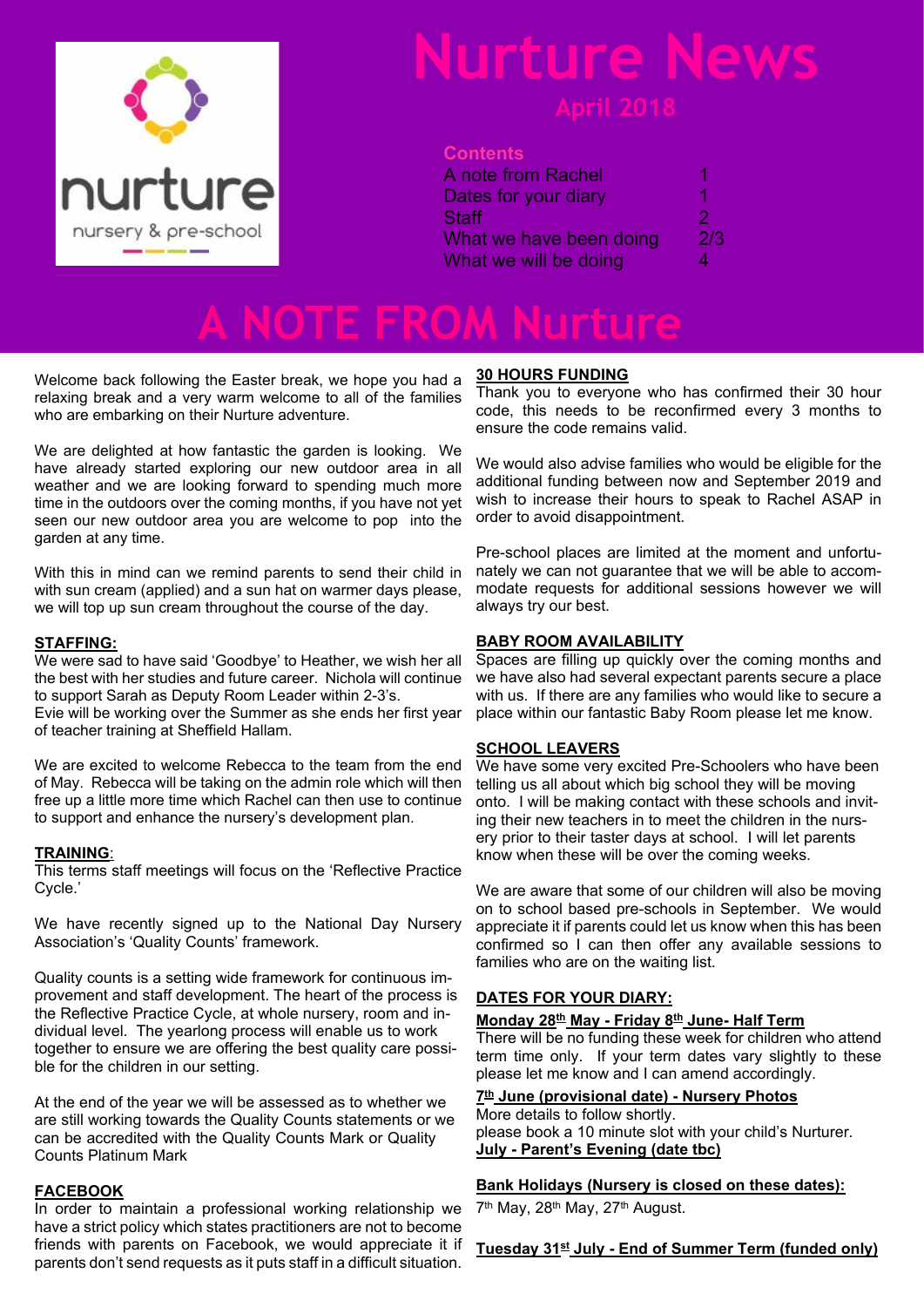

# **Nurture New**

## **Baby Room**

## **Staff**



**Lucy Room Leader Alison**



**Kayleigh Room Leader**





**Welcome back following the Easter break and a very warm welcome to our new babies who have all settled in amazingly!**

**Amanda**

### **What we have been doing in the Baby Room**

**The babies had lots to celebrate during February. We 'mixed' up our ingredients for Pancake Day, sampled oriental food for Chinese New Year and felt the love**







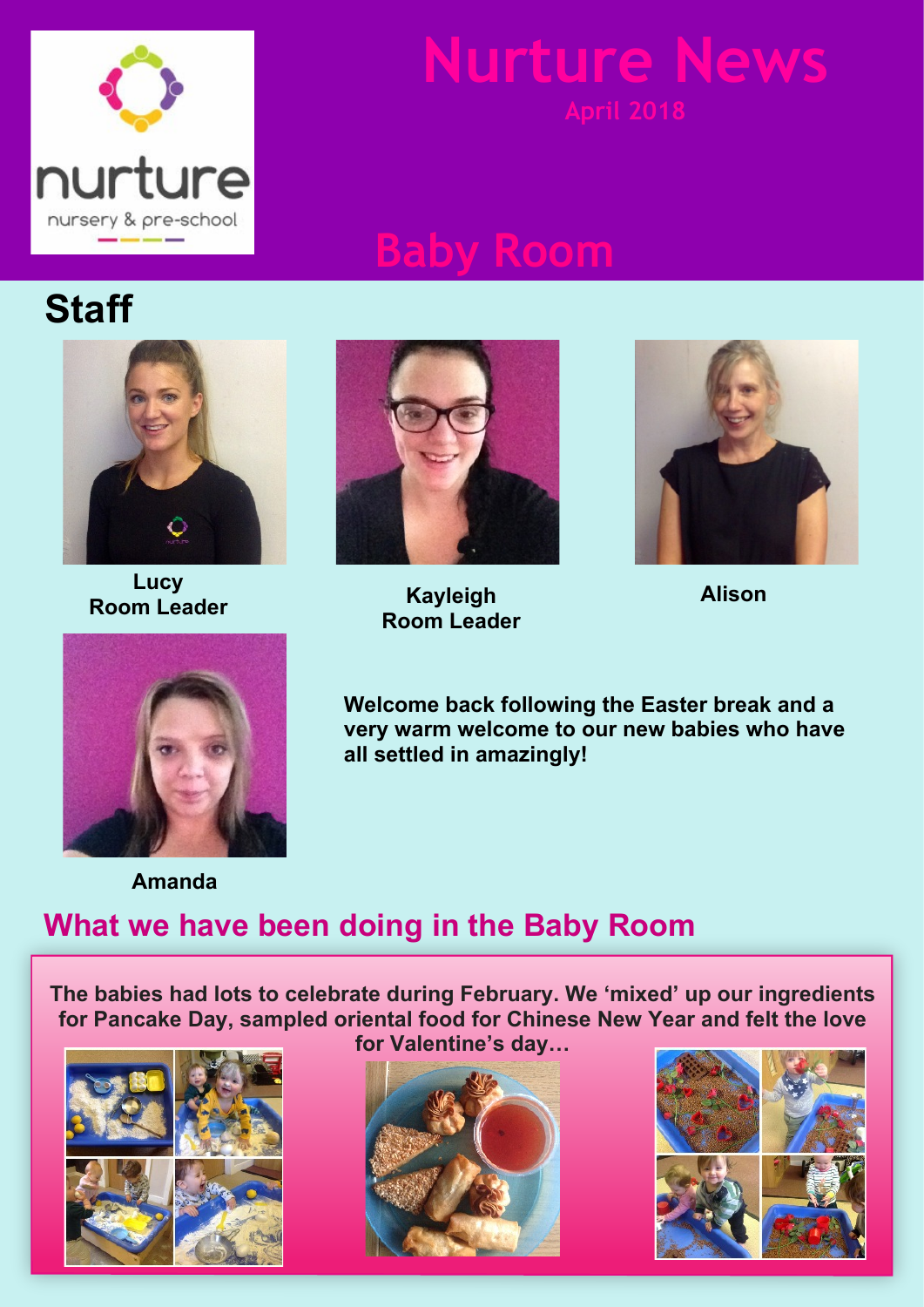

## **Nurture News**

## **Baby Room**

### **What we have been doing in the Baby Room …**



**In March we had a ROARsome time exploring dinosaurs! The babies got stuck in the dinosaur swamp and were intrigued by the hatching of the dinosaur eggs.**